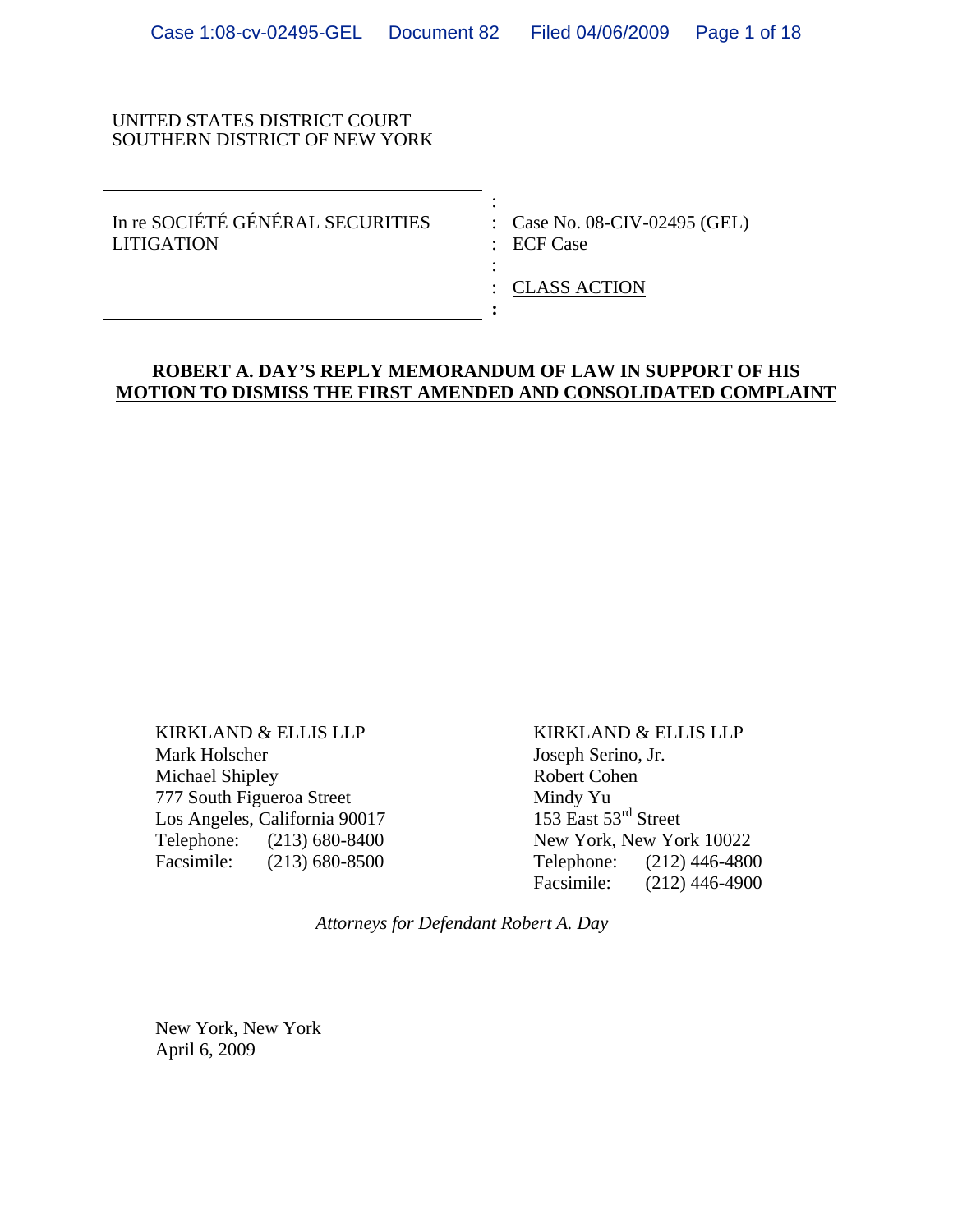# **TABLE OF CONTENTS**

| $\mathbf{I}$ . | Plaintiffs' First Claim Fails Because The Complaint Alleges No Material           |                                                                    |  |
|----------------|-----------------------------------------------------------------------------------|--------------------------------------------------------------------|--|
| II.            | Plaintiffs' Second and Fourth Claims Fail To State A Claim Upon Which Relief      |                                                                    |  |
| III.           | Plaintiffs' First, Second and Fourth Claims Also Fail Because There Is No         |                                                                    |  |
|                | A.                                                                                | Plaintiffs Cannot Show Strong Circumstantial Evidence of Conscious |  |
|                | B.                                                                                | Plaintiffs Cannot Show that Mr. Day Had Both the Motive and        |  |
| IV.            | Plaintiffs' Third Claim Fails To Meet The Elements For Control Person Liability11 |                                                                    |  |
| V.             |                                                                                   |                                                                    |  |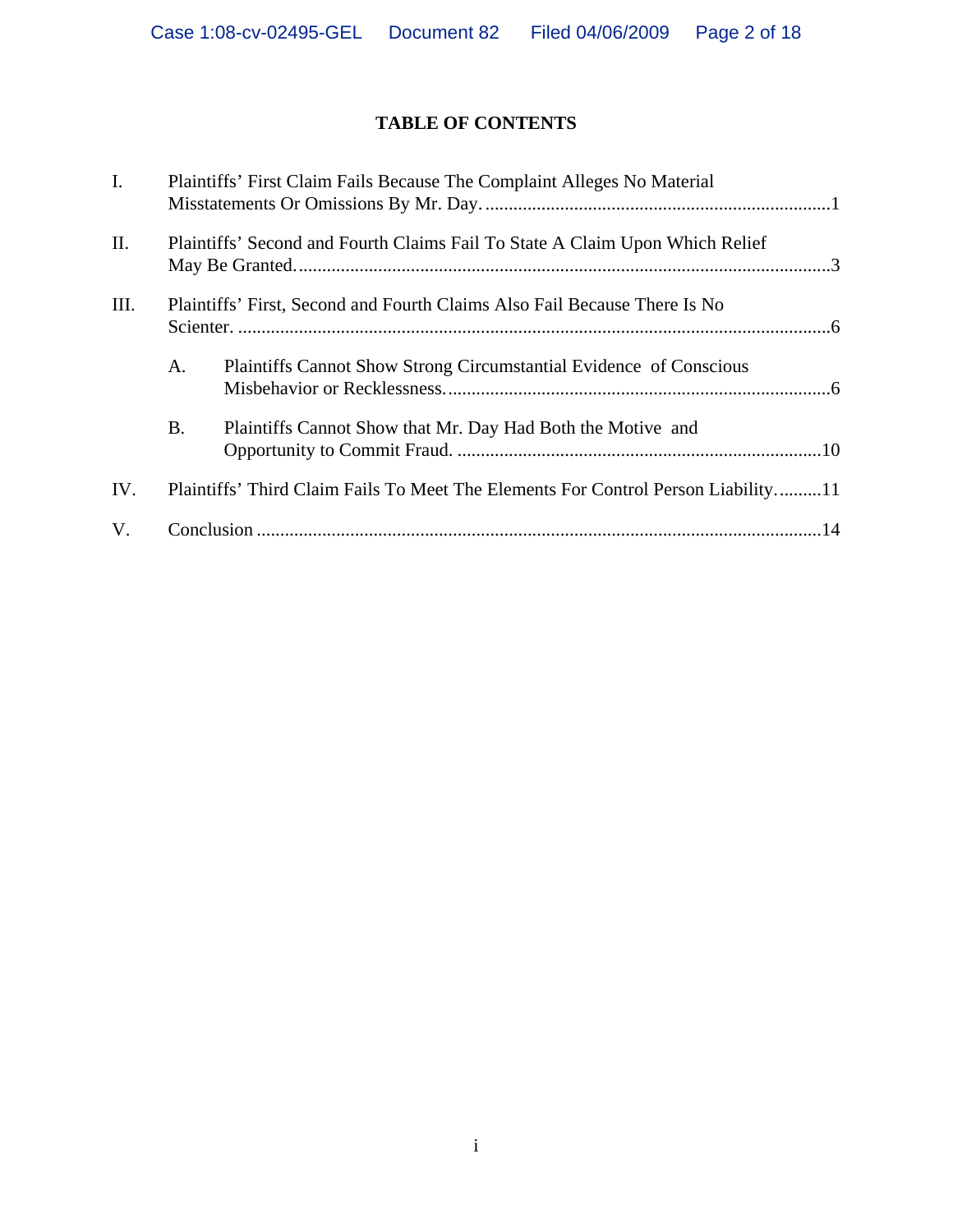# **TABLE OF AUTHORITIES**

## **Cases**

| ATSI Commc'n, Inc. v. The Shaar Fund, Ltd.,             |  |
|---------------------------------------------------------|--|
| Dressner v. Utility.com Inc.,                           |  |
| Goplen v. 51Job, Inc.,                                  |  |
| Harrison v. Rubenstein,                                 |  |
| In re Adelphia Commc'ns Corp. Sec. & Derivative Litig., |  |
| In re Aegon N.V. Sec. Litig.,                           |  |
| In re Alstom SA Sec. Litig.,                            |  |
| In re BISYS Sec. Litig.,                                |  |
| In re Ceridian Corp. Sec. Litig.,                       |  |
| In re Global Crossing, Ltd. Sec. Litig.,                |  |
| In re IAC/InterActiveCorp Sec. Litig.,                  |  |
| In re Oxford Health Plans, Inc.,                        |  |
| In re Par Phar., Inc. Sec. Litig.,                      |  |
| In re Refco, Inc. Sec. Litig.,                          |  |
| In re Salomon Analyst Level 3 Litig.,                   |  |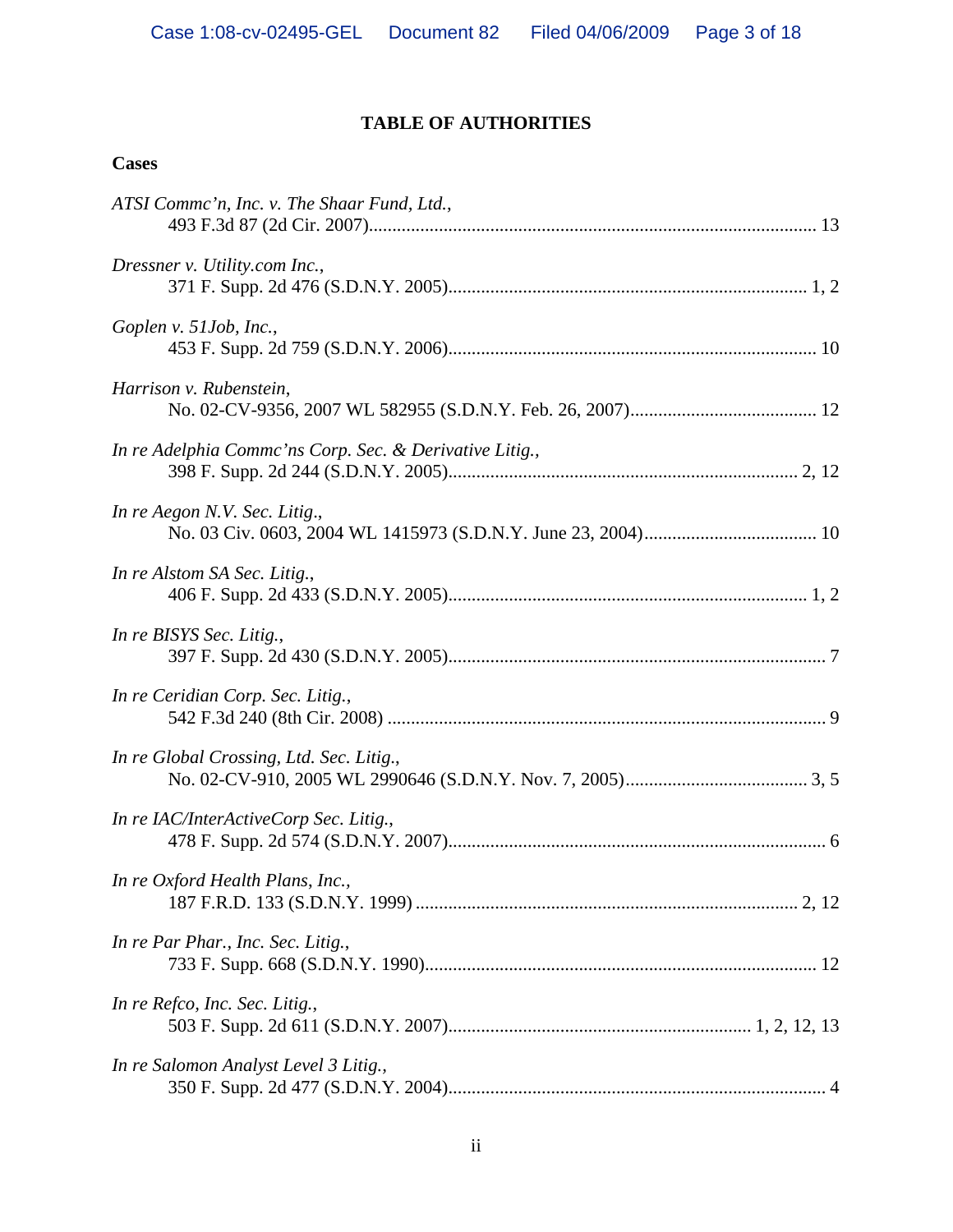| In re Solucorp Indus. Sec. Litig.,                |
|---------------------------------------------------|
| In re Syncor Int'l Corp. Sec. Litig.,             |
| In re Take-Two Interactive Sec. Litig.,           |
| Log On Am., Inc. v Promethean Asset Mgmt. L.L.C., |
| Novak v. Kasaks,                                  |
| Peltz v. Polyphase Corp.,                         |
| Perry v. Eastman Kodak Co.,                       |
| Steinberg v. Ericsson LM Tel. Co.,                |
| Tellabs, Inc. v. Makor Issues & Rights, Ltd.,     |
| Wilson v. Comtech Telecomm. Corp.,                |
| <b>Statutes</b>                                   |
|                                                   |
| <b>Rules</b>                                      |
|                                                   |
|                                                   |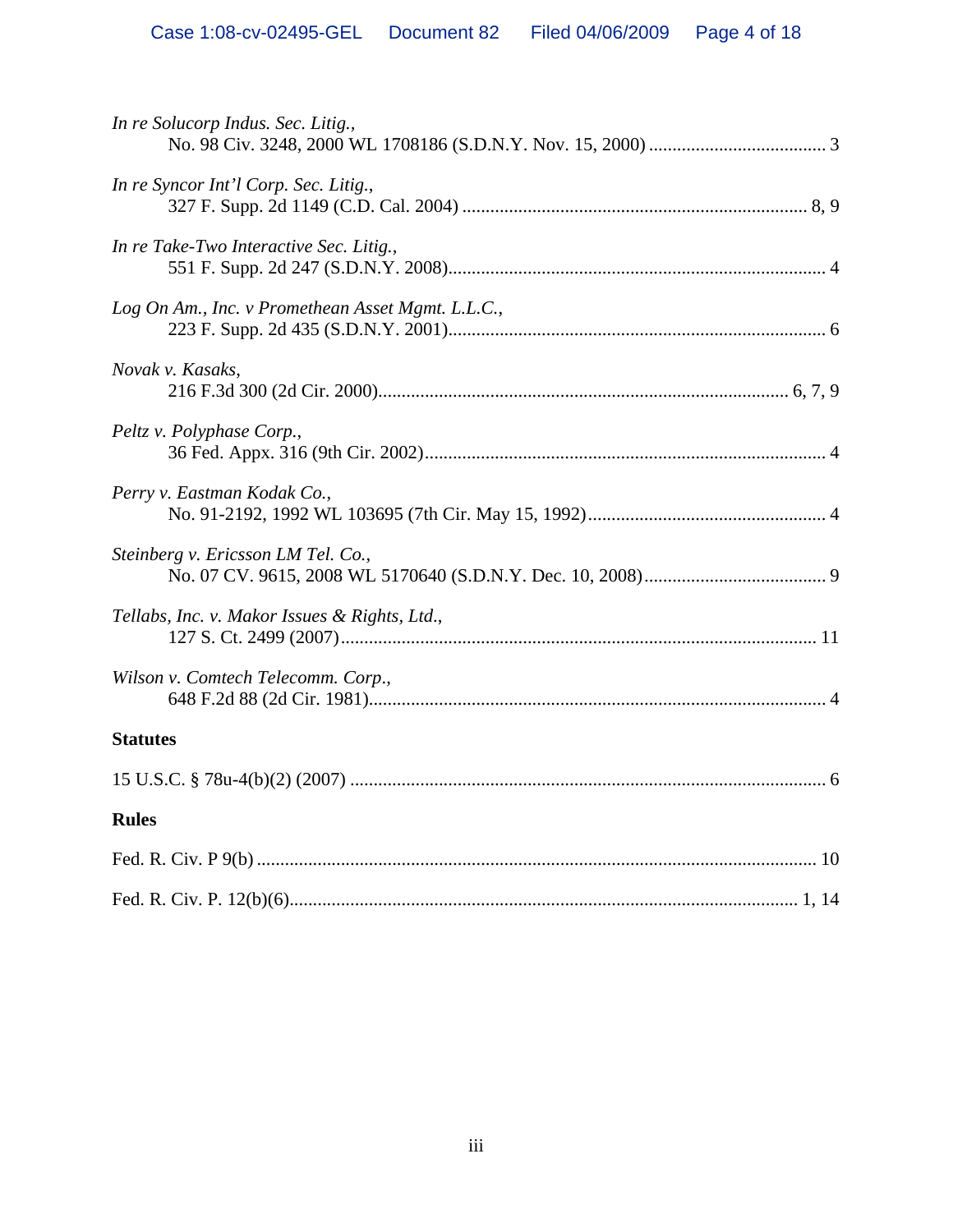Plaintiffs' opposition does nothing to salvage the failed claims against Mr. Day. Accordingly, each of the claims alleged against Mr. Day should be dismissed with prejudice pursuant to Fed. R. Civ. P. 12(b)(6).

#### **I. Plaintiffs' First Claim Fails Because The Complaint Alleges No Material Misstatements Or Omissions By Mr. Day.**

In support of their first claim, for violation of Section 10(b), Plaintiffs do not challenge Mr. Day's showing that the Complaint fails to attribute to him directly *any* statement or omission, much less a materially misleading one. Instead, Plaintiffs argue that they are entitled to utilize group pleading such that the statements by other SocGen employees can be attributable to Mr. Day, who is a California-based non-executive director of SocGen. (Plaintiffs' Consolidated Memorandum in Opposition to Defendants' Motions to Dismiss ("Pltf. Mem.") at 65-68.) To invoke the group pleading doctrine with respect to Mr. Day, however, Plaintiffs must show that he had "direct involvement in the everyday business" of SocGen. *In re Refco, Inc. Sec. Litig.*, 503 F. Supp. 2d 611, 641 (S.D.N.Y. 2007) (Lynch, J.) (internal quotations omitted); *see also In re Alstom SA Sec. Litig.*, 406 F. Supp. 2d 433, 449 (S.D.N.Y. 2005) ("In order to invoke the group pleading doctrine … the complaint must allege facts indicating that the defendant was a corporate insider, with direct involvement in day-to-day affairs, at the entity issuing the statement.") Plaintiffs have not made this showing.

Plaintiffs themselves acknowledge, (Pltf. Mem. at 68 n.35), that non-insiders, like Mr. Day, are generally not subject to group pleading because they are "not presumed to have participated in the preparation of corporate publications." *Dressner v. Utility.com Inc.*, 371 F. Supp. 2d 476, 494 (S.D.N.Y. 2005). Nonetheless, Plaintiffs attempt to meet the group pleading requirements by relying on Mr. Day's role as a non-executive director of SocGen.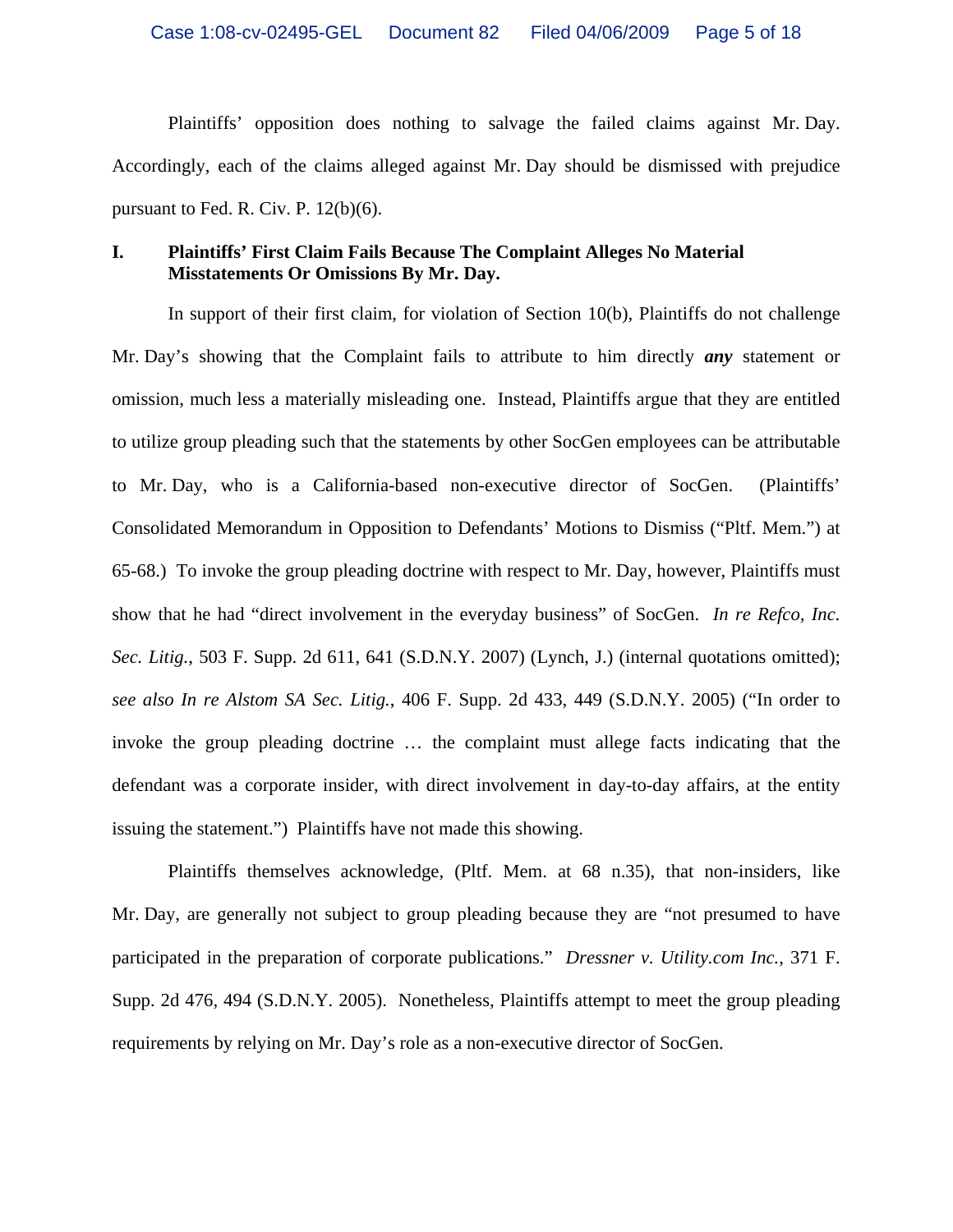More specifically, Plaintiffs' opposition reiterates the Complaint's self-serving contentions that, based on Mr. Day's position, he had control over, and responsibility for, SocGen's filings; unlimited access to the documents alleged to be false and misleading; and the opportunity to prevent or correct certain statements. (Pltf. Mem. at 66-67.) But the law is clear that mere reference to a defendant's title or role in a company, "without additional facts," is insufficient to invoke the group pleading doctrine. *In re Alstom*, 406 F. Supp. 2d at 467 (defendants' executive "titles do not, without additional facts, support a logical inference that [they] were responsible for the drafting, production, reviewing or dissemination of the [challenged] information"); *see also Dressner*, 371 F. Supp. 2d at 494 ("conclusory, vague allegations" are insufficient to support group pleading). In short, Plaintiffs do not, and cannot, point to any non-conclusory allegations (whether premised upon Mr. Day's role as a non-executive director or otherwise) that supply the necessary "additional facts" to argue that Mr. Day was a SocGen insider or had any involvement in SocGen's day-to-day affairs, much less the required "direct involvement in the everyday business" of SocGen. *In re Refco,* 503 F. Supp. 2d at 641.

Plaintiffs next argue that Mr. Day's alleged equity holdings in SocGen are sufficient to trigger application of the group pleading doctrine. But the cases relied upon by Plaintiffs (as well as any other case law) do not support this conclusion. For example, in *In re Adelphia Communications Corp. Securities & Derivative Litigation*, the court recognized that application of the group pleading doctrine does *not* turn on the defendant's equity stake, but on whether the particular defendant had "access to information concerning the company's day-to-day business." 398 F. Supp. 2d 244, 250 (S.D.N.Y. 2005). Similarly, *In re Oxford Health Plans*, *Inc.*, the dispositive question for application of the group pleading doctrine was *not* the two defendants'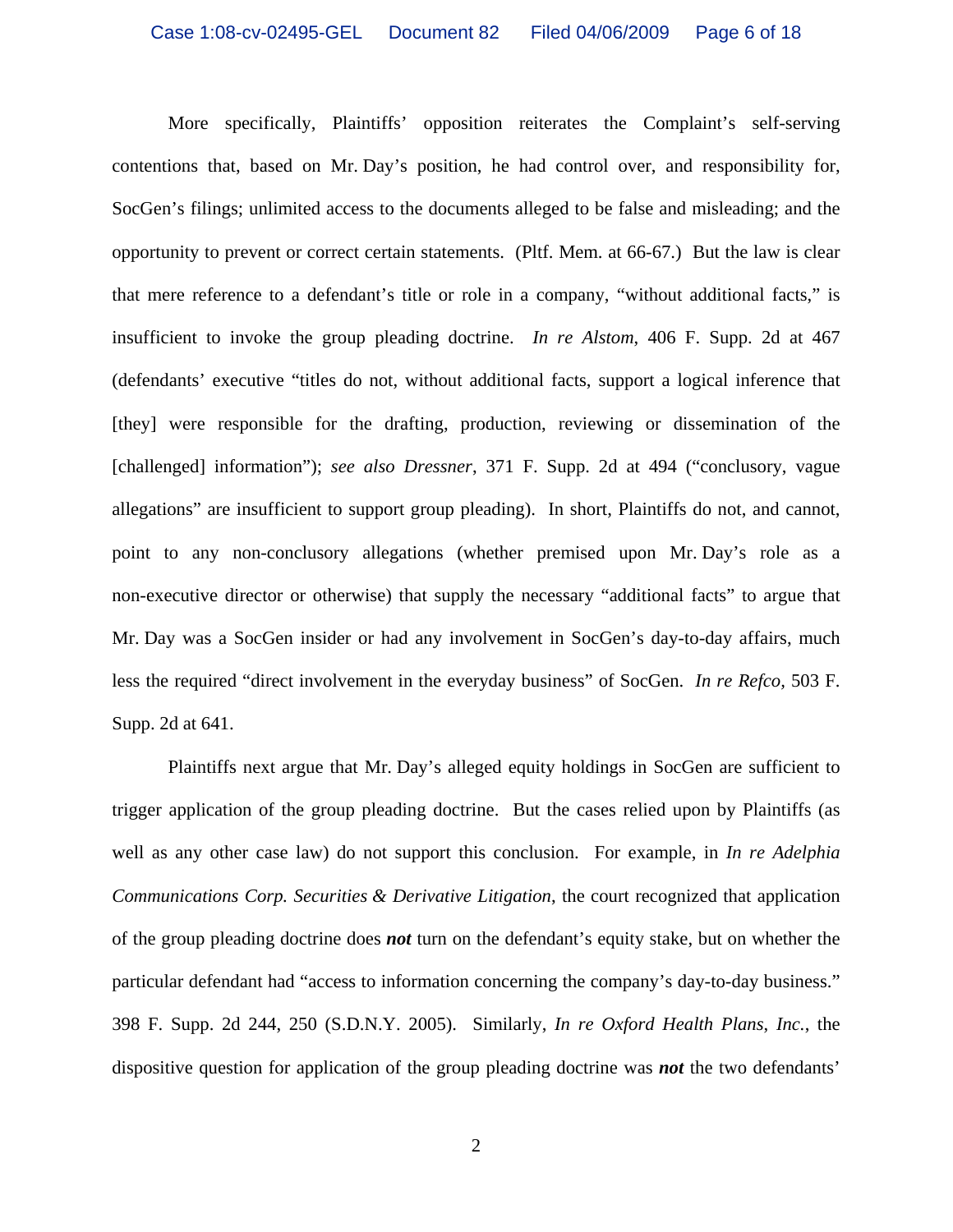equity ownership in the company. Rather, the court applied group pleading because the defendants were corporate executives -- a former vice president and a former CEO of the company's New York Region -- who had purported "knowledge of the fraud and assisted in its perpetration by ... drafting, reviewing and/or disseminating the statements." 187 F.R.D. 133, 142  $(S.D.N.Y. 1999).<sup>1</sup>$  Both are a far cry from this case and the Complaint's allegations, or lack thereof, as to Mr. Day.

#### **II. Plaintiffs' Second and Fourth Claims Fail To State A Claim Upon Which Relief May Be Granted.**

Plaintiffs' opposition does nothing to cure the Complaint's fatal defects concerning the insider trading claims against Mr. Day under Section 10(b) (second claim for relief) and Section 20A (fourth claim for relief). In addition to the failure to allege scienter, which is addressed below in Section III, these insider trading claims must be dismissed (i) in part, because Plaintiffs have not satisfied the contemporaneous trading requirement for the majority of the trades, and (ii) in all, because Plaintiffs have not properly alleged that Mr. Day was in receipt of non-public information at the time of the alleged trades. *See, e.g.*, *In re Global Crossing, Ltd. Sec. Litig*., No. 02-CV-910, 2005 WL 2990646, at \*10 (S.D.N.Y. Nov. 7, 2005) (Lynch, J.) (insider trading claim must allege facts that support a strong inference that defendant was "in receipt" of inside information when he sold his shares).

First, Plaintiffs do not point to any allegations in the Complaint refuting Mr. Day's showing that there is no contemporaneity for at least eight of the twelve challenged trades. (Robert A. Day's Memorandum of Law in Support of His Motion to Dismiss the First Amended

<sup>1</sup> The other only case cited by Plaintiffs for their argument concerning Mr. Day's equity holdings, *In re Solucorp Industries Securities Litigation.*, is in accord. There, the court applied group pleading to a board member only after it was established that the board member, in fact, had access to information concerning the company's day-to-day business. No. 98 Civ. 3248, 2000 WL 1708186, at \*7 (S.D.N.Y. Nov. 15, 2000).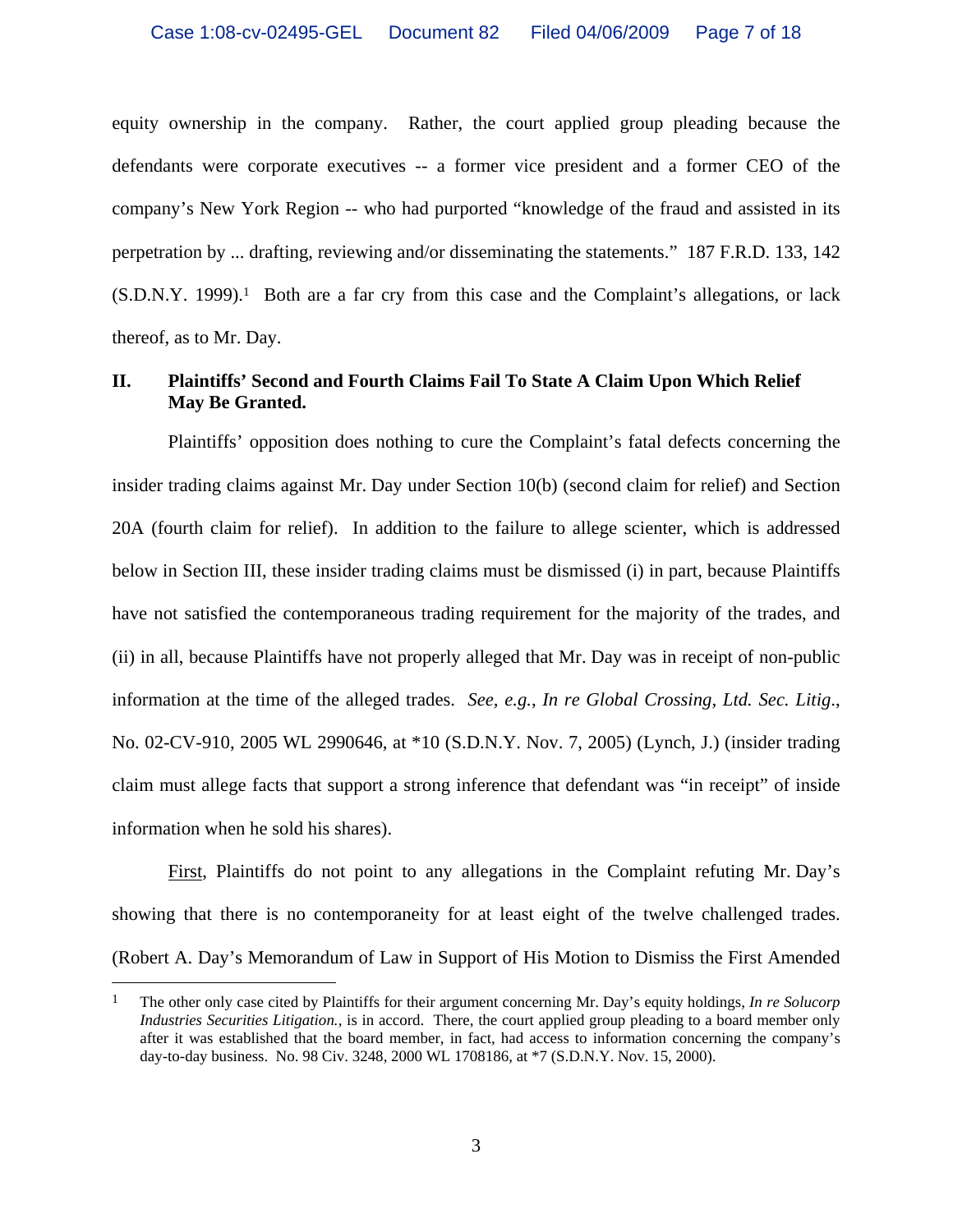and Consolidated Complaint ("Day Mem.") at 13-14.) They do not even try. Instead, Plaintiffs respond by stating that only a Section 20A claim, and not a Rule 10b-5 insider trading claim, has contemporaneous trading as a requirement. (Pltf. Mem. at 70.) Plaintiffs are wrong as a matter of law.

Not surprisingly, Plaintiffs cite no authority for their assertion, as there is none. To the contrary, Second Circuit case law has long been clear that to have standing to bring a Rule 10b-5 claim for insider trading, plaintiffs must trade "contemporaneously" with the alleged insider. *See, e.g.*, *Wilson v. Comtech Telecomm. Corp*., 648 F.2d 88, 94 (2d Cir. 1981). There is no case law in this Circuit (or anywhere else to our knowledge) holding that the enactment of Section 20A obviated, or otherwise altered, this contemporaneity requirement for insider trading claims under Rule 10b-5. To the contrary, the contemporaneity requirement has still been applied by courts to Rule 10b-5 insider trading claims subsequent to the enactment of Section 20A. *See, e.g.*, *Peltz v. Polyphase Corp.*, 36 Fed. Appx. 316, 321 (9th Cir. 2002); *Perry v. Eastman Kodak Co.*, No. 91-2192, 1992 WL 103695, at \*6 (7th Cir. May 15, 1992).2

Plaintiffs also argue that "contemporaneously" has an expansive definition which is *not* limited to trades made by Plaintiffs within a few days after the challenged sales by Mr. Day. (Pltf. Mem. at 70, 74-75.) Again, Plaintiffs are wrong on the law. In *In re Take-Two Interactive Securities Litigation*, 551 F. Supp. 2d 247 (S.D.N.Y. 2008), the court surveyed the case law and held that the "authority in this Circuit ... maintains that trades are contemporaneous if they occur

<sup>&</sup>lt;sup>2</sup> Plaintiffs' assertion that the lead plaintiff need not have standing to sue on all possible causes of action is misplaced. (Pltf. Mem. at 70.) The law is clear that when none of the named plaintiffs -- as is the case here - has standing to pursue a claim, that claim must be dismissed. *See, e.g., In re Salomon Analyst Level 3 Litig.,* 350 F. Supp. 2d 477, 496 (S.D.N.Y. 2004) (dismissing claims for lack of standing and noting that "[w]hile plaintiffs are correct that lead plaintiffs, appointed pursuant to the PSLRA, need not satisfy all elements of standing with respect to the entire lawsuit, the selection of lead plaintiffs does not remove the basic requirement that at least one named plaintiff must have standing to pursue each claim alleged.")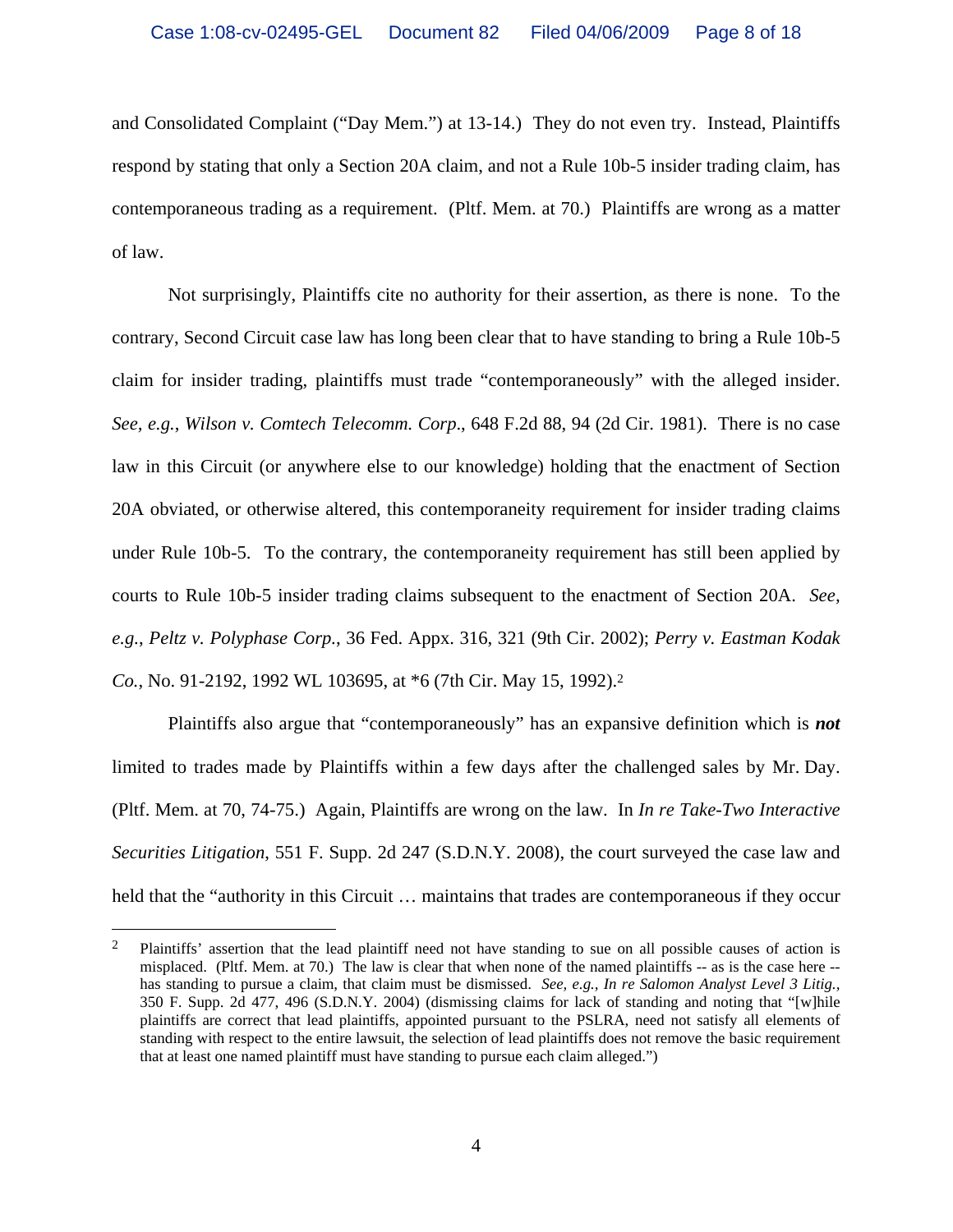within a reasonable period of time, usually limited to a few days, of one another." *Id.* at 311 n.50. Additionally, the court ruled that the defendants "may not be held liable for purchases Lead Plaintiffs carried out before the alleged insider trading in question." *Id.* Accordingly, because Plaintiffs have not alleged contemporaneity for eight of the twelve challenged trades, as they are required to do, Plaintiffs have no standing with respect to any of those trades.3

Second, Plaintiffs acknowledge, as they must, that all of their insider trading claims require that Mr. Day "*knowingly possessed* non-public information when he traded." (Pltf. Mem. at 71) (emphasis in original).) Indeed, the law is clear that an insider trading claim must contain allegations that "support a strong inference that [the defendant] … was in receipt" of inside information when he sold his shares. *In re Global Crossing, Ltd. Sec. Litig*., 2005 WL 2990646, at \*10 (internal quotation omitted). Plaintiffs have not met this standard.

Because they cannot point to any specific facts in the Complaint to meet this pleading requirement, Plaintiffs instead rely on plainly insufficient and conclusory allegations. (Pltf. Mem. at 70-71.) For example, Plaintiffs ask this Court to infer that Mr. Day must have had access to inside information when he traded based on conclusory allegations like the following: "[b]ecause of the Individual Defendants' positions with the Company, they each had access to adverse, undisclosed information … via access to internal corporate documents, conversations, and connections with other corporate officers and employees, attendance at management and board of director meetings and committees …." (Compl. ¶ 272.)

As a threshold matter, the law is clear that board memberships, or what Plaintiffs call Mr. Day's "positions," are not sufficient to impute knowledge of material nonpublic information

<sup>3</sup> The eight trades occurred on October 5, 2006; October 6, 2006; October 10, 2006; January 11, 2007 (two individual sales); January 9, 2008; and January 10, 2008 (two individual sales). (*See* Day Mem. at 13-14.)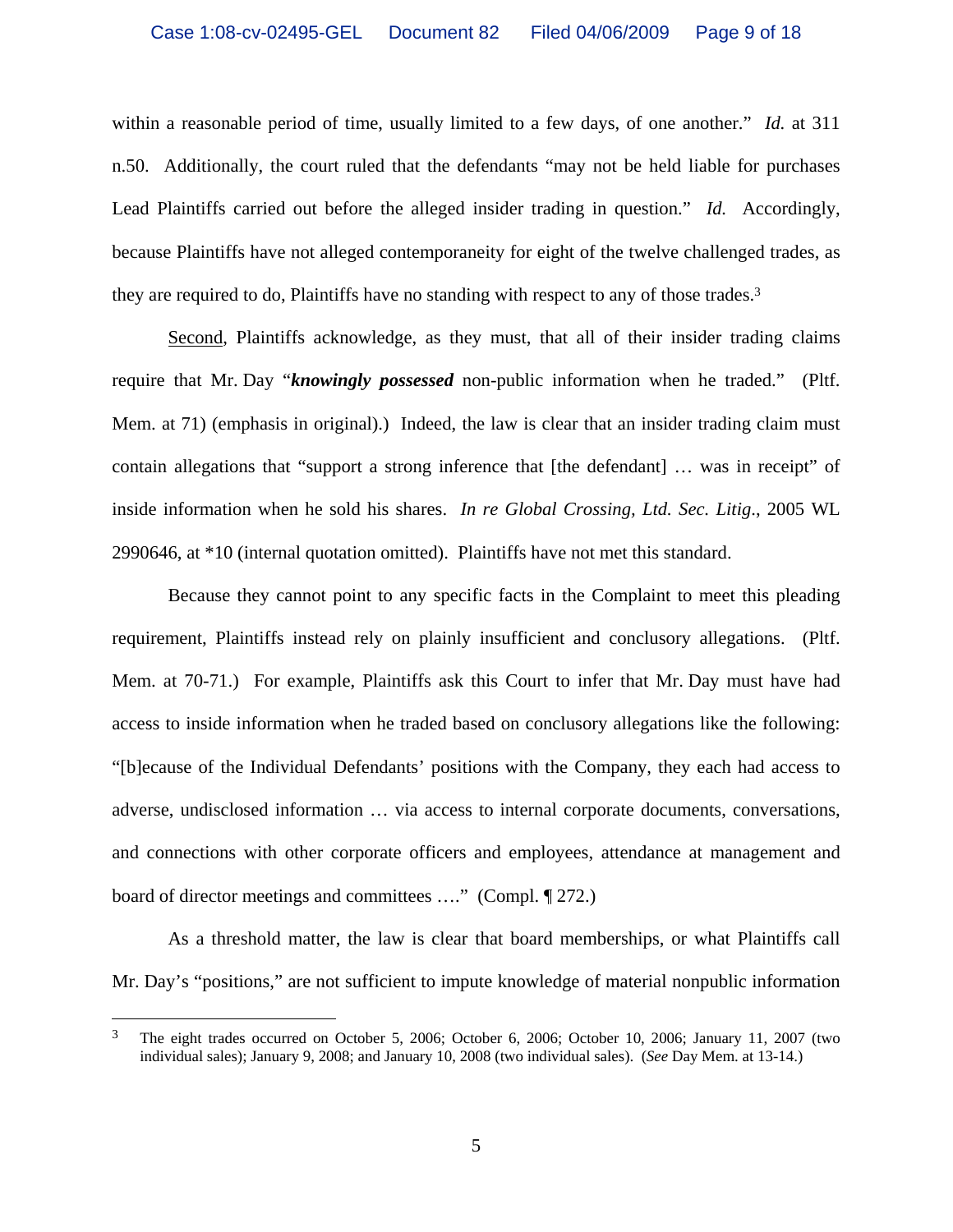to Mr. Day. *See, e.g.*, *In re IAC/InterActiveCorp Sec. Litig.*, 478 F. Supp. 2d 574, 605 (S.D.N.Y. 2007) ("[T]he Court must also reject plaintiffs' attempt to impute knowledge of material, nonpublic information to Barton merely because he held a position on IAC's board.") The law is equally settled that the conclusory allegations contained in the Complaint do not contain "adequate specifics regarding the circumstances surrounding [] possession of non-public information," such as "what non-public information [was given to Mr. Day], when the information was given, etc.," needed to survive a motion to dismiss. *Log On Am., Inc. v Promethean Asset Mgmt. L.L.C.*, 223 F. Supp. 2d 435, 447 (S.D.N.Y. 2001). Thus, Plaintiffs' second and fourth claims for insider trading must be dismissed.

#### **III. Plaintiffs' First, Second and Fourth Claims Also Fail Because There Is No Scienter.**

With respect to Plaintiffs' Section 10(b) and insider trading claims -- alleged as the first, second and fourth claims for relief against Mr. Day -- the PSLRA's heightened pleading requirements mandate that Plaintiffs "state[] with particularity facts giving rise to a strong inference that [Mr. Day] acted with the required state of mind." 15 U.S.C. § 78u-4(b)(2) (2007). As Plaintiffs' opposition brief notes, Plaintiffs can meet this requirement by properly alleging either (i) strong circumstantial evidence of conscious misbehavior or recklessness by Mr. Day or (ii) that Mr. Day had both the motive and intent to commit fraud. (Pltf. Mem. at 33 (citing *Novak v. Kasaks*, 216 F.3d 300 (2d Cir. 2000).) Plaintiffs have done neither. Thus, each of these claims against Mr. Day must be dismissed for the independent reason that they fail to plead scienter.

#### **A. Plaintiffs Cannot Show Strong Circumstantial Evidence of Conscious Misbehavior or Recklessness.**

The Second Circuit has defined conscious misbehavior as "deliberate illegal behavior." *Id.* at 308. Recklessness, in turn, is "conduct which is highly unreasonable and which represents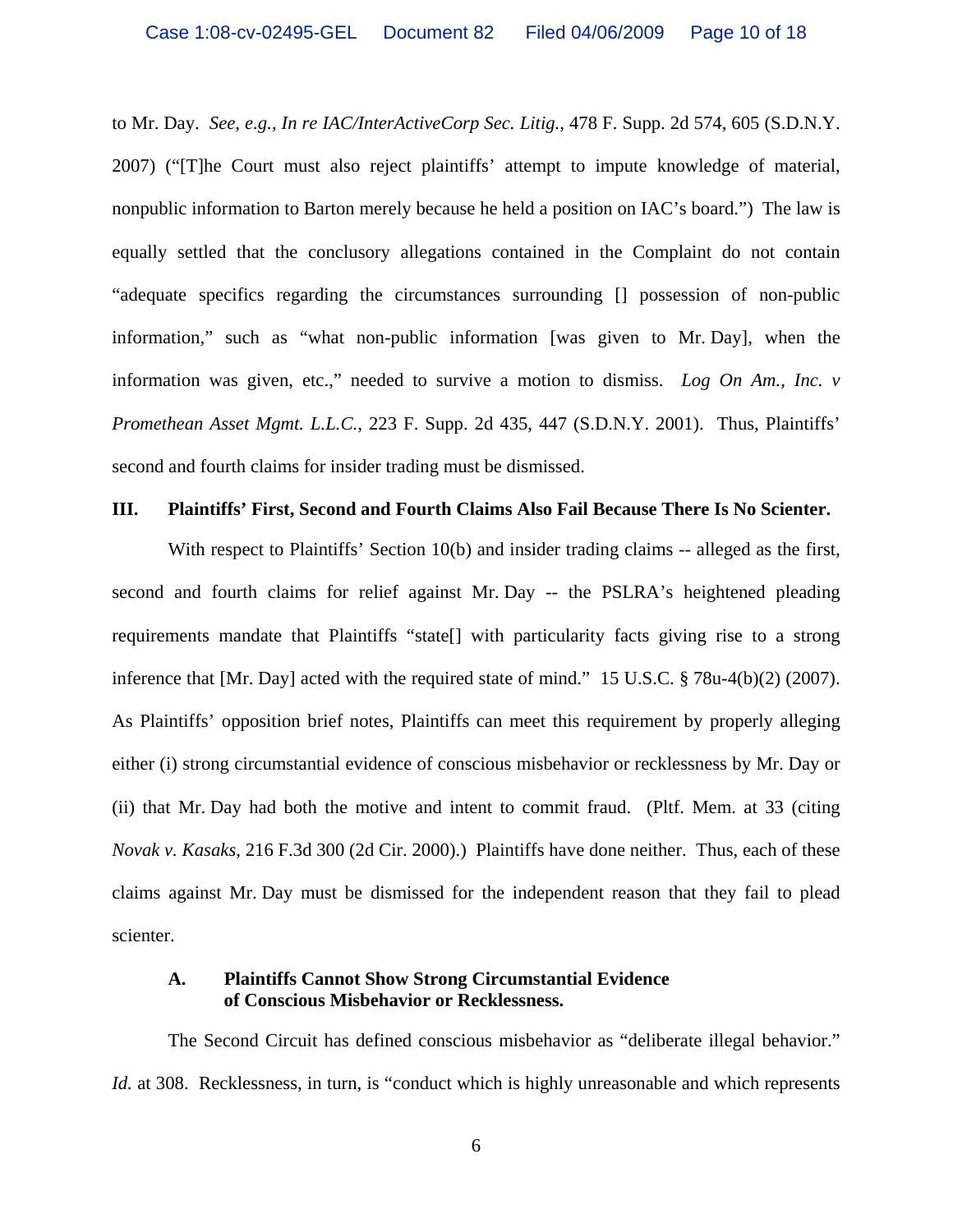an extreme departure from the standards of ordinary care ... to the extent that the danger was either known to the defendant or so obvious that the defendant must have been aware of it." *Id.* (internal citations omitted). Generally, recklessness is established when a complaint properly and "specifically allege[s] defendants' knowledge of facts or access to information contradicting their public statements." *Id.* Plaintiffs' Complaint does not adequately allege facts that constitute strong circumstantial evidence of either conscious misbehavior or recklessness.

Plaintiffs argue that the Complaint properly pleads conscious misbehavior or recklessness on the part of Mr. Day in light of alleged warnings received by SocGen concerning Mr. Kerviel and the purportedly critical importance of risk management to SocGen's operations. (Pltf. Mem. at 35-38). In support of their argument, Plaintiffs also point to allegations in the Complaint concerning statements made by so-called "confidential witnesses, (Pltf. Mem at 39-45), and SocGen's restatement of its 2007 financial statements (Pltf. Mem. at 46-47). But Plaintiffs supply no specific facts indicating that Mr. Day, a non-executive California-based director, (i) had any input into SocGen's financial statements, (ii) knew about the Kerviel warnings, or (iii) had any involvement with, or even knowledge of, the so-called "confidential witnesses" and their alleged job responsibilities. Instead, Plaintiffs group Mr. Day and the other individual defendants together. It is well-established, however, that a party cannot rely on group pleading to satisfy the PSLRA's requirements for alleging scienter. *See, e.g.*, *In re BISYS Sec. Litig.*, 397 F. Supp. 2d 430, 440 (S.D.N.Y. 2005) (group pleading "has no effect on the PSLRA's scienter requirement" and does not "permit plaintiffs to presume the state of mind … [of] those defendants").

Moreover, to the extent Plaintiffs even attempt to tie Mr. Day to the general allegations that supposedly support his conscious misbehavior or recklessness, they do so solely by pointing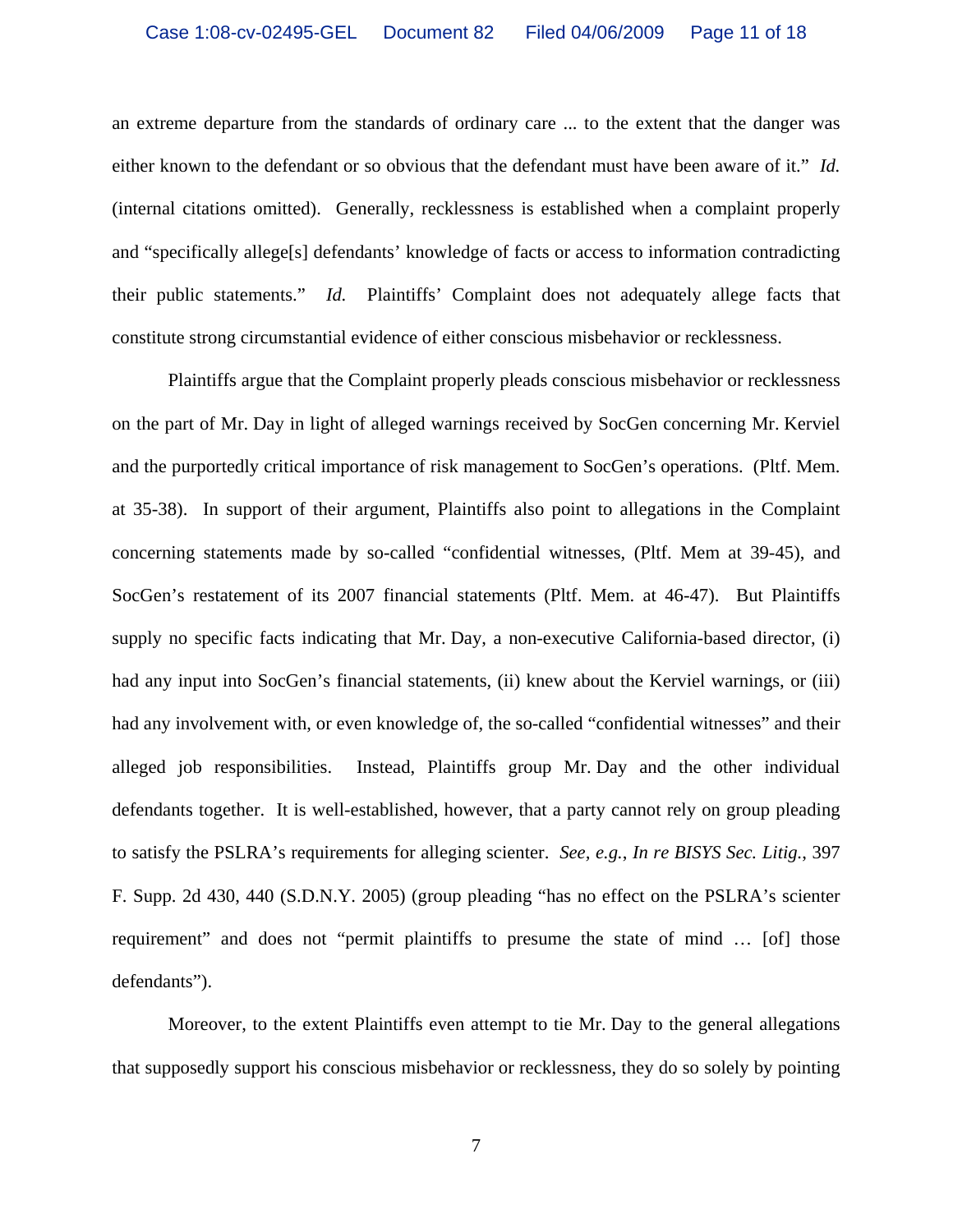to Mr. Day's positions as a non-executive director of SocGen and chairman of TCW. As explained below in Section III(B), however, Plaintiffs cannot, as a matter of law, rely on Mr. Day's titles to establish his scienter.<sup>4</sup>

Plaintiffs also point to allegations in the Complaint concerning supposed ongoing investigations by the SEC and U.S. Attorney's Office as supporting a strong inference of conscious misbehavior or recklessness by Mr. Day. (Pltf. Mem. at 49.) This, too, fails. The only case Plaintiffs cite in support of this argument — *In re Syncor International Corp. Securities Litigation*, 327 F. Supp. 2d 1149 (C.D. Cal. 2004) — serves to further undermine Plaintiffs' position. In *Syncor*, the SEC had issued a cease-and-desist order, finding that the company had violated the Foreign Corrupt Policies Act of 1977. *See id.* at 1155. Here, the Complaint does not allege that the SEC or the U.S. Attorney's Office has issued any order (or even a subpoena), or made any findings against Mr. Day. In fact, the most Plaintiffs can muster is the conclusory, and false, allegation that these investigations are ongoing. Notably, the Complaint does not provide a single fact from which it could even be inferred that Mr. Day is currently under investigation.

Moreover, in *Syncor*, a criminal plea had been entered into by the company's subsidiary in which the stipulated facts in support of the plea included acts by one of the individual defendants. *See id.* at 1161, n.5. None of these facts is present here. And, in *Syncor,* the district court had already independently found that the complaint, unlike Plaintiff's pleading here, adequately alleged specific corroborating facts sufficient to demonstrate that defendants had

1

<sup>4</sup> Additionally, as demonstrated in Mr. Day's moving brief, the Complaint lacks any allegation that TCW played a role in SocGen's allegedly fraudulent statements. (*See* Day Mem. at 10.) Plaintiffs' opposition brief does not even attempt to respond to this point.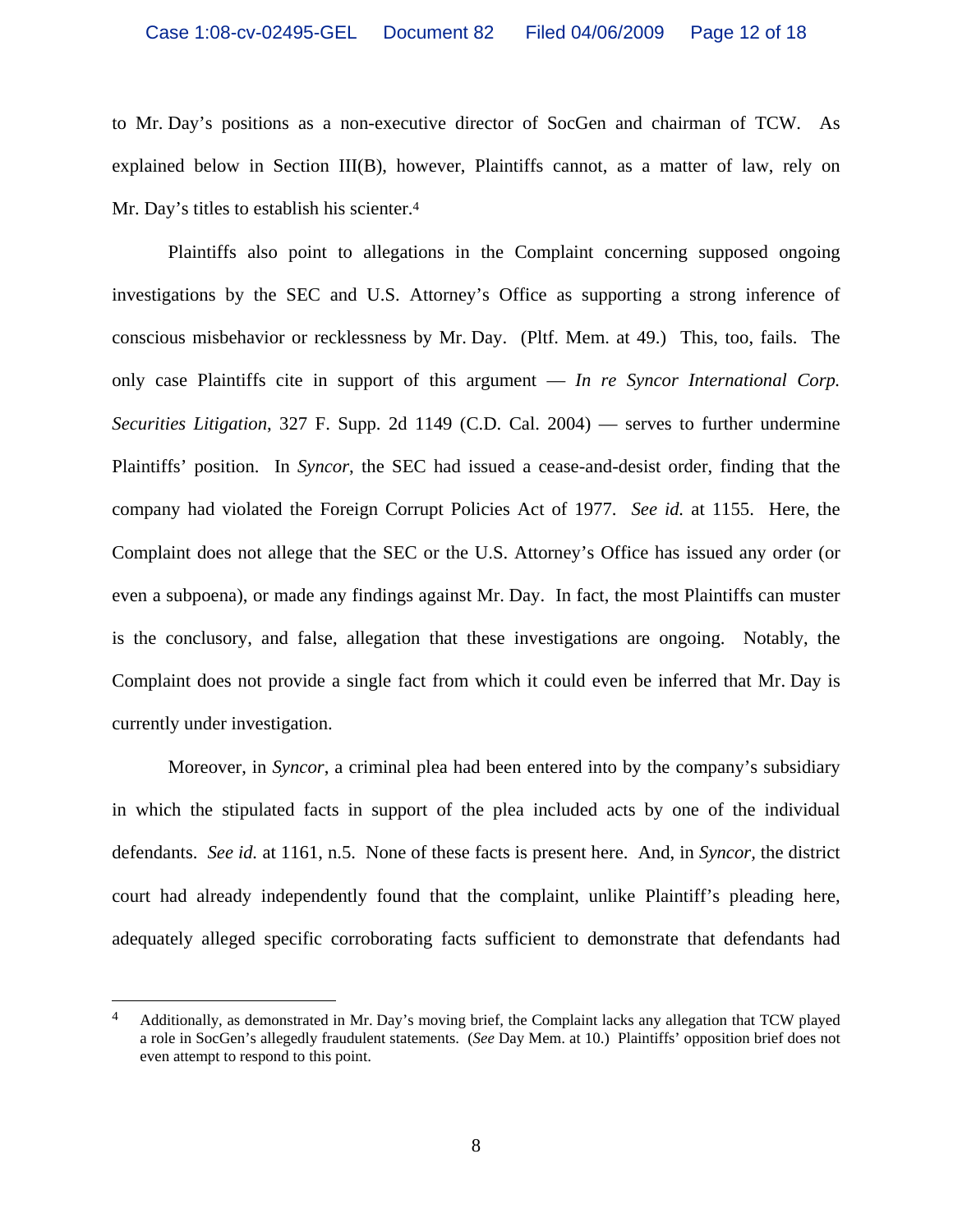actual knowledge of wrongdoing at the corporation. *See id*. at 1162. Thus, in *Syncor,* the SEC investigation, a cease-and desist order and a criminal plea bargain merely bolstered the other specific, well-pled allegations. *Id*. They were not a substitute for the failure of a civil litigant to allege scienter adequately and with particularity, which is what we have here.

The present case is, therefore, more analogous to *In re Ceridian Corp. Securities Litigation*, 542 F.3d 240 (8th Cir. 2008), than to *Syncor.* In *Ceridian*, the court held that mere allegations that the SEC is investigating a defendant cannot establish the requisite scienter. *See id.* at 248-249.

In addition to the failings above, Plaintiffs' allegations regarding Mr. Day's supposed recklessness lack the requisite specificity to plead scienter. The case of *Steinberg v. Ericsson LM Telephone Company*, No. 07 CV. 9615, 2008 WL 5170640 (S.D.N.Y. Dec. 10, 2008), is instructive. In *Steinberg*, the court, citing to the Second Circuit's *Novak* opinion, held that the complaint did not plead scienter through a recklessness theory because it "failed" to identify any "reports … or any conversations" to which the defendants were privy. *Id.*, at \*12. Instead, the court found that the complaint "generically" made "boilerplate allegations" that were "not a sufficient basis for alleging scienter." *Id*. at 13.

Here, the Complaint's allegations regarding Mr. Day's purported recklessness are strikingly similar to those found lacking in *Steinberg*. In *Steinberg*, the faulty allegations included assertions that the defendants' "knowledge of facts or access to information contradicting their public statements," *Novak*, 216 F.3d at 308, came from "internal corporate documents," "attendance at management and Board of Directors meetings," and "conversations and connections with other corporate officers and employees." *Steinberg*, 2008 WL 5170640,

9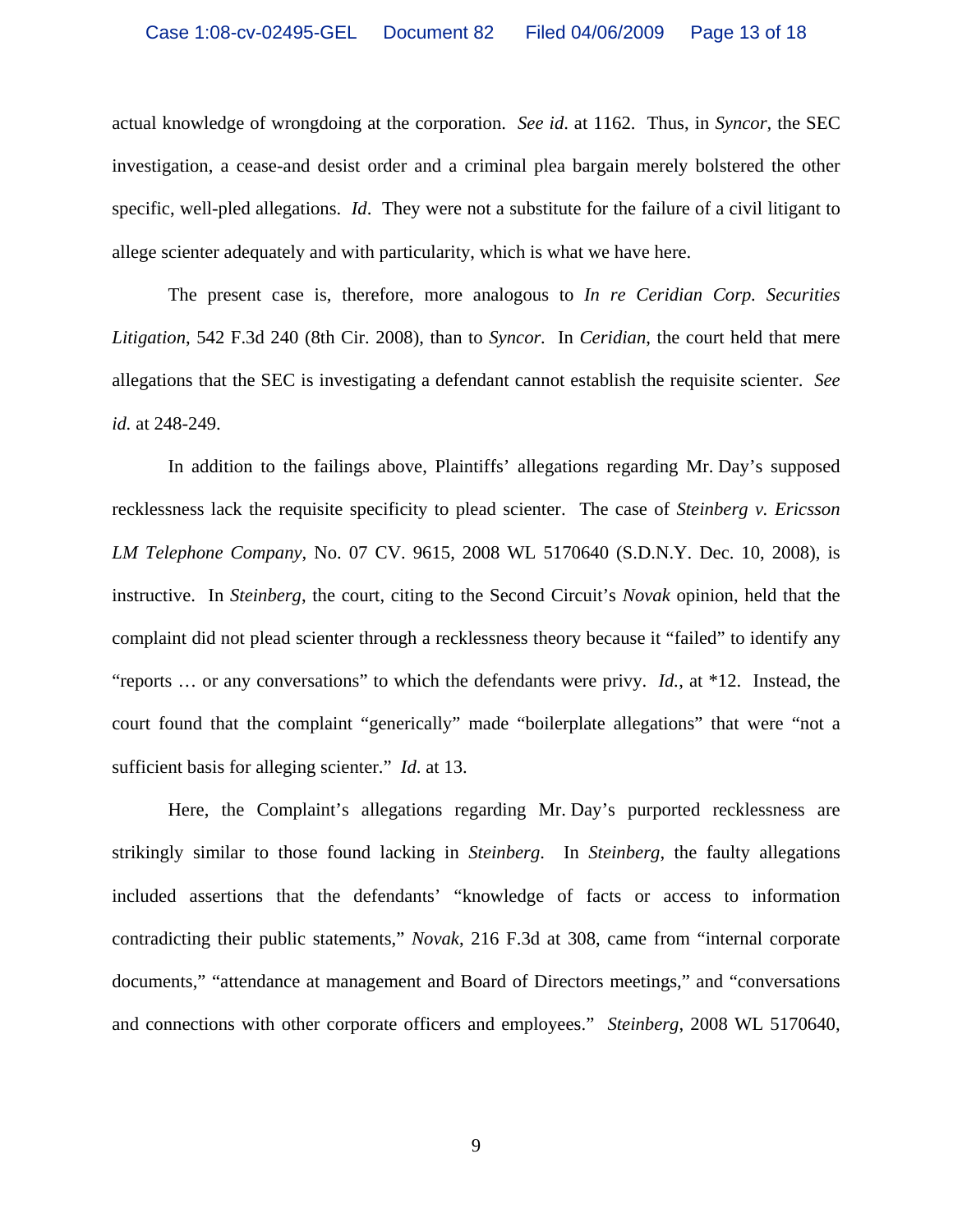at \*12. The Plaintiffs in this case use nearly identical allegations in their Complaint. (*See*  Compl., ¶¶ 77, 78, 272, 314, 340.)

#### **B. Plaintiffs Cannot Show that Mr. Day Had Both the Motive and Opportunity to Commit Fraud.**

Plaintiffs' contention that the Complaint adequately pleads scienter as to Mr. Day through allegations that he had both the motive and opportunity to commit fraud likewise fails. Plaintiffs first argue that the "Individual Defendants' status as officers and directors more than sufficiently establishes, at the pleading stage, their opportunity to commit the acts alleged." (Pltf. Mem. at 52.) This is an inaccurate statement of the law, which explains why Plaintiffs offer no support for their proposition. Indeed, under Plaintiffs' theory, every complaint, no matter how general and conclusory its allegations, would adequately plead scienter under the PSLRA and Fed. R. Civ. P 9(b) as long as the defendant is a corporate board member or officer. Of course, the law is decidedly to the contrary and holds, among other things, that "bare assertions [that defendants had access to undisclosed financial information], without any further facts or details, [does] not adequately demonstrate defendants' knowledge of facts or access to information contradicting their public statements." *Goplen v. 51Job, Inc.*, 453 F. Supp. 2d 759, 773 (S.D.N.Y. 2006); *see also In re Aegon N.V. Sec. Litig*., No. 03 Civ. 0603, 2004 WL 1415973, at \*17 (S.D.N.Y. June 23, 2004) (allegations that "defendants had access to adverse undisclosed information because of their senior positions with the company" are insufficient to plead scienter).

Next, Plaintiffs argue that a strong inference of fraudulent intent is established through the Complaint's allegations concerning the timing and amount of Mr. Day's trades throughout the Class Period. (Pltf. Mem. at 52-55.) Plaintiffs miss the mark by a wide margin. Among other things, this argument ignores Mr. Day's showing that the theories behind many of his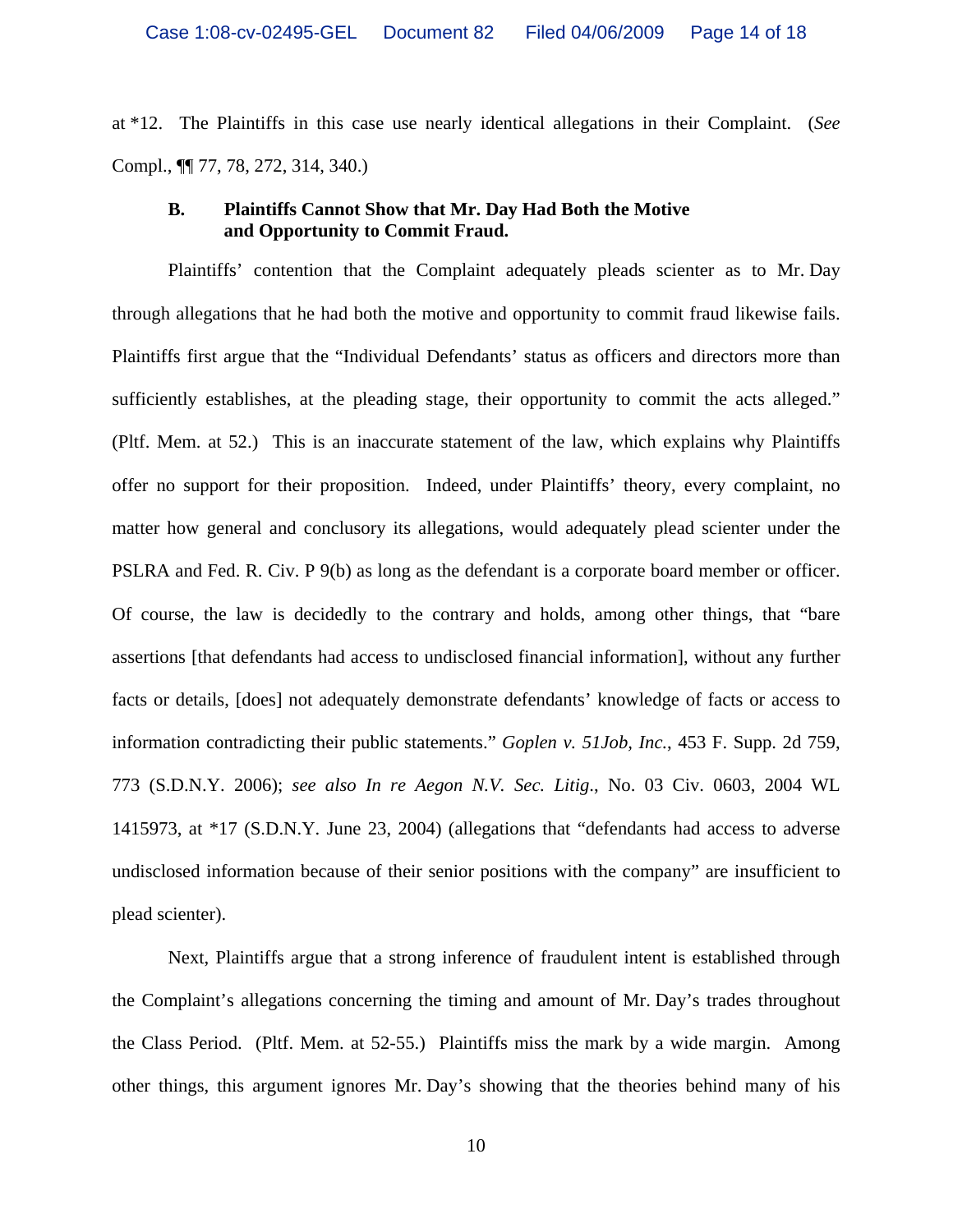supposed insider trades are economically irrational because many of these trades were actually *sales* that came *before* SocGen *buybacks*, which typically boost stock prices. (*See* Day Mem. at 16, n. 8.) Plaintiffs' opposition papers do not even attempt to respond to this point.

Moreover, Plaintiffs' argument, if accepted, would violate the Supreme Court's mandate that courts must weigh the plausibility of competing inferences to determine whether a plaintiff has alleged a cogent and compelling inference of scienter. *See Tellabs, Inc. v. Makor Issues & Rights, Ltd*., 127 S. Ct. 2499, 2510 (2007). Under *Tellabs*, no court can look at any single fact in isolation, such as the time or amount of sales, and draw inferences of scienter. *Id.* at 2511. To the contrary, a court must consider any opposing inference. *Id.* at 2510. Where the inference of scienter is not "cogent and at least as compelling as any opposing inference," the complaint must be dismissed. *Id.* Here, given the absence of any factual allegations of Mr. Day's access to and receipt of material, non-public information to go along with the alleged timing of Mr. Day's trades, a far more plausible, and compelling, opposing inference is that Mr. Day did not engage in any wrongdoing when he made the stock sales at issue here.5

#### **IV. Plaintiffs' Third Claim Fails To Meet The Elements For Control Person Liability.**

 $\overline{a}$ 

Plaintiffs' opposition does nothing to avoid dismissal of the third claim against Mr. Day for control person liability under Section 20(a). Among other things, Plaintiffs have not

<sup>&</sup>lt;sup>5</sup> For example, tax planning is a legitimate, competing inference with respect to Mr. Day's alleged sales in January 2008. It is not uncommon for individuals with sophisticated investment and tax planning advisors to delay transactions with negative tax consequences until shortly after the beginning of the taxable year in order to maximize the time to pay such taxes. Sales of SocGen stock in January 2008 provided Mr. Day with approximately fifteen months, or until April 2009, to pay capital gains taxes associated with the sales. Plaintiffs' Complaint falsely assumes that the decision to sell Mr. Day's SocGen stock was made by Mr. Day and his staff at time of the sales. Nor is it uncommon for individuals holding large or concentrated stock positions at a low basis to make periodic sales of stock either for diversification or estate planning purposes. And, if Mr. Day truly had inside information and improper intent, he would have sold all, not merely some, of his vast SocGen holdings, and would not have kept a sizeable portion of his wealth invested in SocGen. (*See, e.g.*, Compl.¶ 383 (alleging that Mr. Day sold 49.44% of his SocGen holdings in January 2008).)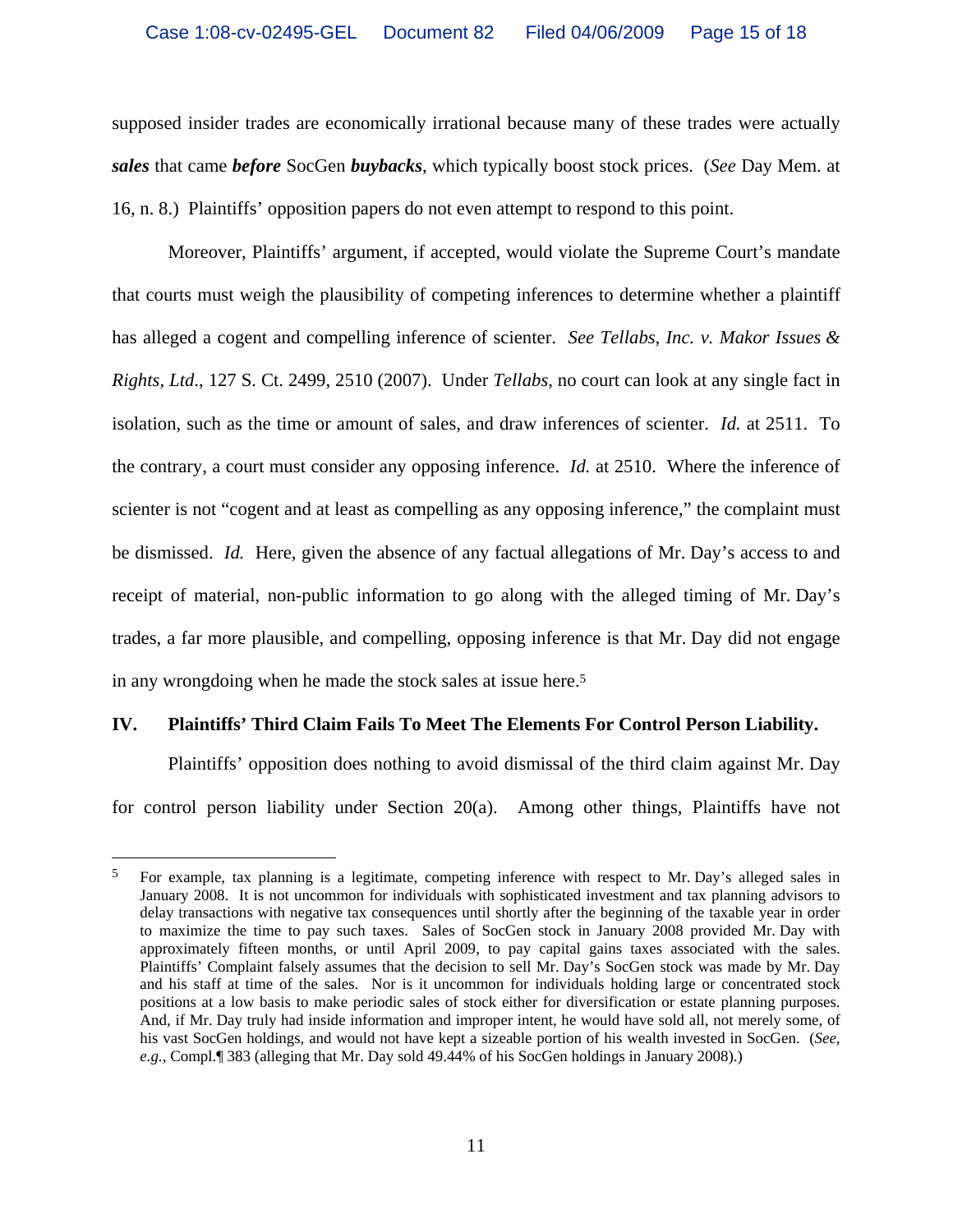adequately alleged the elements of control or culpable participation. *See, e.g., In re Refco*, 503 F. Supp. 2d at 660.

To allege control, the Complaint must contain "facts from which it can be inferred that [Mr. Day] had actual power of influence over the controlled person." *Harrison v. Rubenstein*, No. 02-CV-9356, 2007 WL 582955, at \*19 (S.D.N.Y. Feb. 26, 2007). In their attempt to meet this requirement, Plaintiffs point to different Complaint allegations regarding Mr. Day's status as a director. Specifically, Plaintiffs rely on conclusory allegations that Mr. Day had a "high–level position[] and responsibilities" at SocGen; that by virtue of his position Mr. Day "participated in the drafting, producing, reviewing and/or disseminating of SocGen's various public filings;" and that Mr. Day had "access to internal reports" as a director. (Pltf. Mem. at 72-73.) But it is "well-settled that a person's status as director does not alone amount to the requisite power to control." *In re Par Phar., Inc. Sec. Litig.*, 733 F. Supp. 668, 679 (S.D.N.Y. 1990).

Plaintiffs also rely on allegations concerning Mr. Day's equity holdings in SocGen in an effort to establish Mr. Day's control. (Pltf. Mem. at 72.) But the very cases relied upon by Plaintiffs make clear that such allegations are legally insufficient to sustain a Section 20(a) claim. For instance, in *Adelphia Communications*, the court held that a Section 20(a) claim was properly pled as to the Chairman of the Board and founder of the company only after finding that the Chairman signed the company's annual reports and directed the company's affairs. *See* 398 F. Supp. 2d at 262. There are no such allegations in the Complaint pertaining to Mr. Day. Similarly, as even Plaintiffs acknowledge, the court in *Oxford Health* found the directors to be control persons because, among other things, they had "intimate knowledge of the day-to-day operations of the company." (Pltf. Mem. at 72.) Mr. Day has no such knowledge, and there are no Complaint allegations to the contrary. (*See* Day Mem. at 18-19.)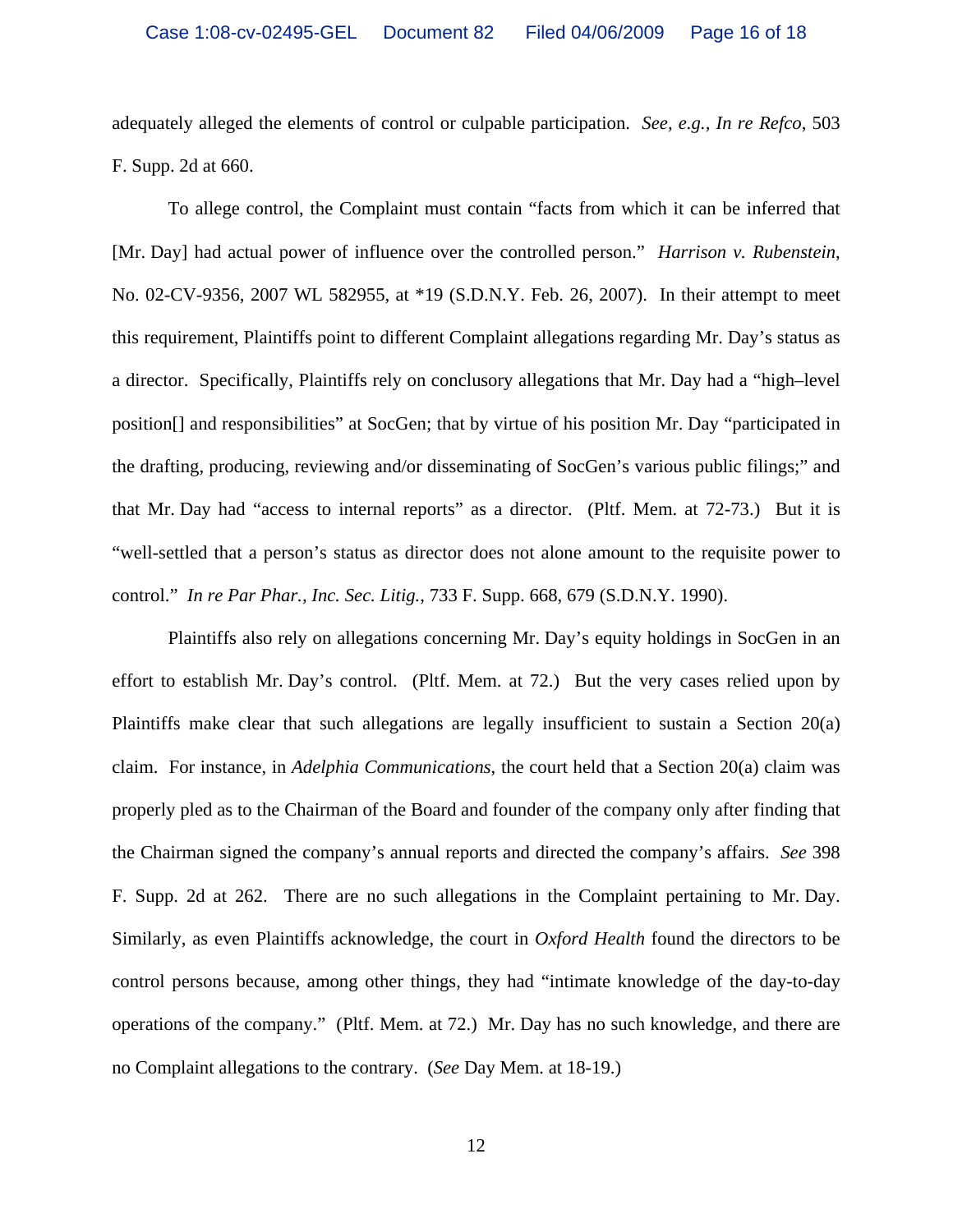Plaintiffs' Section 20(a) claim fails for the additional reason that the Complaint does not adequately allege culpable participation by Mr. Day in the supposed wrongdoing. To do so, the Complaint must contain facts supporting a strong inference that Mr. Day had "actual control over the transaction[s] in question," and such allegations must meet the PSLRA's heightened pleading standards. *See In re Refco Sec. Litig.*, 503 F. Supp. 2d at 663 (internal citation omitted). Plaintiffs do not, and cannot, point to any facts in the Complaint that come close to meeting this standard.

Instead, Plaintiffs merely recycle the same conclusory and self-serving allegations that Mr. Day, a California-based non-executive director, (i) participated in the day-to-day management and strategic decisions of the SocGen; (ii) had the power to dictate and approve the purported false and misleading statements challenged in the Complaint; and (iii) was part of an alleged scheme involving the SocGen stock repurchase program. (Pltf. Mem. at 73.). Aside from being conclusory, none of these allegations specifically tie Mr. Day to any alleged wrongful activity on the part of any SocGen employee, let alone create a "strong inference" that he had "actual control" over the creation and issuance of SocGen's supposedly false and misleading public statements and/or the alleged insider trading of other SocGen officers. 6

<sup>6</sup> An underlying violation of the securities laws is also an element of a Section 20(a) claim. *See ATSI Commc'n, Inc. v. The Shaar Fund, Ltd.*, 493 F.3d 87, 108 (2d Cir. 2007). As explained in SocGen's papers, which Mr. Day incorporates by reference, there is no predicate securities law violation here. Accordingly, this is another independent reason why Plaintiff's Section 20(a) claim against Mr. Day fails.